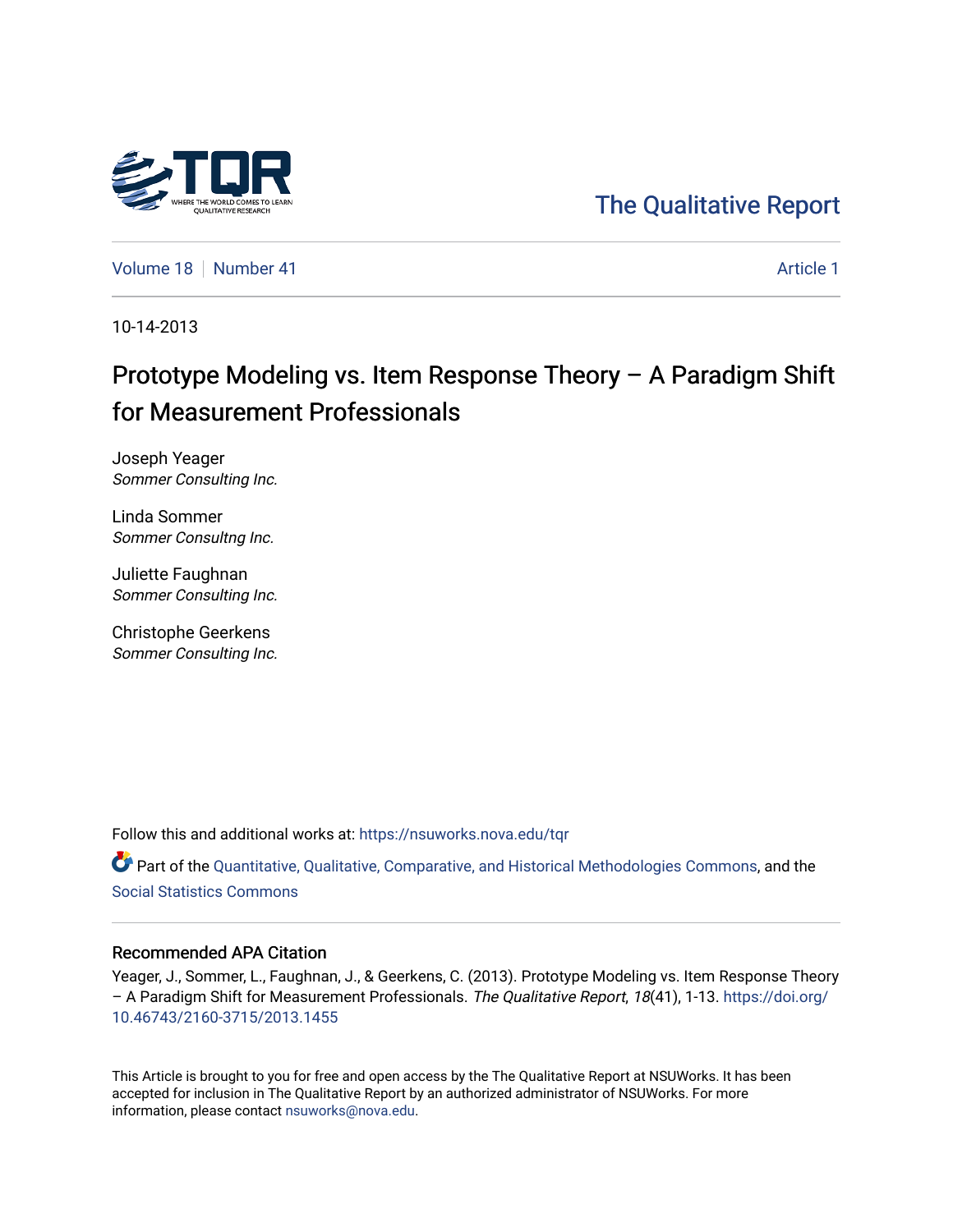# **Qualitative Research Graduate Certificate** Indulge in Culture Exclusively Online . 18 Credits **LEARN MORE**

### Prototype Modeling vs. Item Response Theory – A P aradigm Shift for Measurement Professionals

#### **Abstract**

In science, the usual research mode is to discover cause - and - effect mechanisms operating behind superficial reality. Aviation, for example, uses prototype modeling to develop improved aircraft from one generation to the next. In stark contrast to prototype modeling's search for causal mechanisms, assessment technologies remain dominated by probability strategies — which is why psychological assessment lags behind the hard sciences. A major difference in results exists between inferences produced through item response theory versus the cause - effect prototyping strategies of aerospace and other techno - savvy industries. Parallel to aerospace strategies, systems analysis of language, using prototype modeling strategies, provides an effective assessment technology. This paper shows how the result provides causal mechanisms easily employed for assessing, predicting and changing human performance in many contexts.

#### Keywords

Prototype Modeling, Item Response Theory, Situational Awareness

#### Creative Commons License



This work is licensed under a [Creative Commons Attribution-Noncommercial-Share Alike 4.0 License](https://creativecommons.org/licenses/by-nc-sa/4.0/).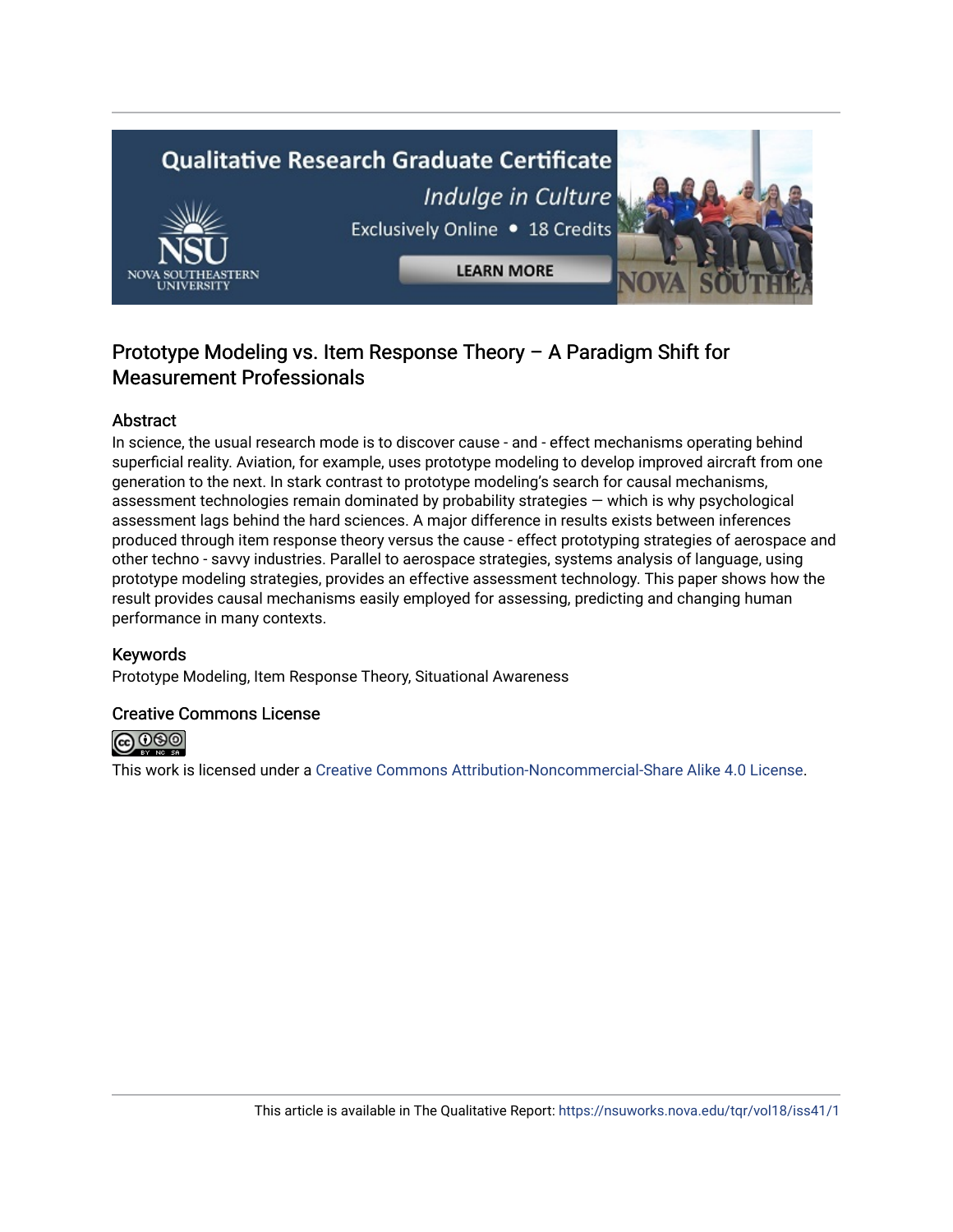

*The Qualitative Report* 2013 Volume 18, Article 81, 1-13 http://www.nova.edu/ssss/QR/QR18/yeager81.pdf

## **Prototype Modeling vs. Item Response Theory – A Paradigm Shift for Measurement Professionals**

Joseph Yeager, Linda Sommer, Juliette Faughnan, and Christophe Geerkens Sommer Consulting, Inc., Newtown, Pennsylvania, United States

*In science, the usual research mode is to discover cause-and-effect mechanisms operating behind superficial reality. Aviation, for example, uses prototype modeling to develop improved aircraft from one generation to the next. In stark contrast to prototype modeling's search for causal mechanisms, assessment technologies remain dominated by probability strategies—which is why psychological assessment lags behind the hard sciences. A major difference in results exists between inferences produced through item response theory versus the cause-effect prototyping strategies of aerospace and other techno-savvy industries. Parallel to aerospace strategies, systems analysis of language, using prototype modeling strategies, provides an effective assessment technology. This paper shows how the result provides causal mechanisms easily employed for assessing, predicting and changing human performance in many contexts. Keywords: Prototype Modeling, Item Response Theory, Situational Awareness*

Psychological assessment tests, as developed through quantitatively-driven item response strategies, suffer the same fate as Zeno's arrow. Zeno, the ancient Greek, had a problem with his bow and arrow. When released, the arrow traveled half the distance to the target. Then it traveled half of that remaining distance. Then it continued, perpetually, to travel half of that remaining distance, never reaching the target. That accurately describes a great deal of probability-based and inferential assessment research in psychology. It means that psychology frequently does not reach its targets.

Current psychological assessment technologies assume that a person's "true score" on an assessment device cannot be known. This belief also falsely presumes that a validity of 1.0 is impossible to obtain. The limitation this belief places on the assessment field is an artifact of the inferential and probability methods commonly employed. Due to this blindspot, assessment professionals fail to recognize intrinsic language mechanisms. That blindspot holds back more effective measurement science with obsolete inferential methods. In contrast to prevailing beliefs, technology exists for accurate prototyping of language mechanisms with reliabilities and validities of "1.0."

Inferential, statistical or probability strategies, by definition, cannot identify causal mechanisms and provide definitive results. The "Null Hypothesis" that tests the probabilities of statistical significance of theoretical concepts is a prime example of an assessment process without definitive result. The null hypothesis merely informs the researcher that his or her results are probably not accidental. By comparison, investigators of an airline crash would not be satisfied with a mere "probable" cause because probability is not a definitive result in life and death situations.

The null hypothesis is well known as the "workhorse" of psychology (Kreuger, 2001). Yet, the null hypothesis in assessment is, arguably, as outmoded and antique as the original Wright brother's airplane.

The reliance on inference and the null hypothesis creates a never-ending spiral of questions with few answers and many uncertainties. Had aerospace and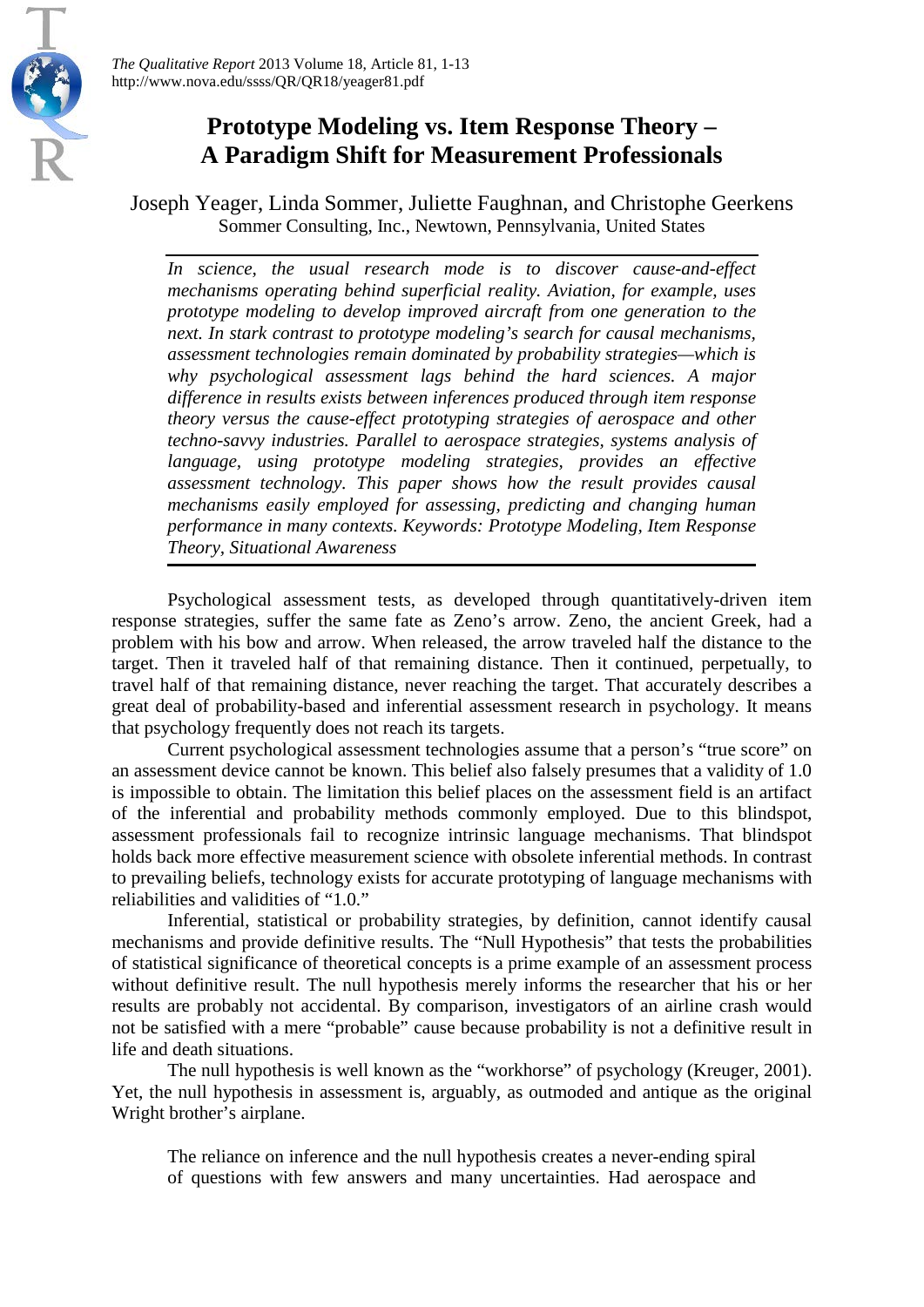aviation used a similar inferential approach, human bodies would still be falling out of the sky at the rate of snowflakes in a Rocky Mountain blizzard. (Yeager & Sommer, 2007, p. 562)

This blindspot in the community leads to "who can produce the most elaborate statistics" instead of "who can produce the most effective results." By servicing the illusory goals inherent to non-causal quantification, the assessment community stagnates. This represents a serious loss to the high stakes involved in measuring behaviors such as personality, attitude, interests, motivation and decision making.

This paper compares two competing technologies found in tests & measurement assessment technology. The dominant strategy is the usual item response theory used to create and develop tests. The newer experimental performance prototype strategies represent a game-changing technology. Used in aviation, computer science, and linguistics, prototyping strategies represent a newer technology within psychological assessment circles: *experimental prototyping*.

Experimental prototyping, as opposed to inferential statistical modeling, has significant advantages. Experimental prototyping uses state of the art technology that represents an advance in test and measurement strategies. Experimental prototyping operates in a manner directly parallel to evolution within aviation and computer science and linguistics. The prototyping approach begins and ends with hard copy, physical reality found in the natural structures of language. That contrasts sharply with the probability approach using inferential statistics and items response theory used in a great deal of current assessment practices. In short, quantitative research currently favors the artifacts of inference inherent in item response theory over the causal relations offered by linguistic approaches; this is an oversight predicated by tradition and a dearth of interdisciplinary rigor.

#### **Prototype Modeling vs. Item Response Theory**

Psychological assessment, as measured by quantitatively driven, inferential item response strategies, suffers the fate of Zeno's arrow in that it doesn't often hit an effective target. Reliance on probability virtually guarantees that no definitive causes will be identified. By servicing the false god of irrelevant quantification, the assessment community stagnates. The community overly relies on inferential strategies to the detriment of alternative and more effective research methods. In contrast, assessment strategies that utilize language prototype modeling are able to realize 1.0 reliability and validity, as we shall see.

#### **A Flawed Assumption**

For many professionals, the claim that 1.0 validity and reliability are even possible in assessment will be difficult to accept. This is because in assessment circles, it is accepted wisdom that validity is a statistical function of a test's reliability. Classical test theory, moreover, posits that every test taker has a *true score, T,* and that this true score would be the test result if there were no errors in measurement. The assumption, of course, is that a true score cannot be measured—and this is why test reliability is used to determine validity.

These assumptions have produced generations of stagnant *conceptual* measurements due to the failure of item response theory to measure the "real thing." This kind of logic is unacceptable in the hard, material sciences. The assumption: validity cannot reach 1.0 in reality because behavior can't be measured precisely. That means that the entire field is held hostage, if not to the logic of Zeno's Arrow, then, at least, to systemic uncertainty. The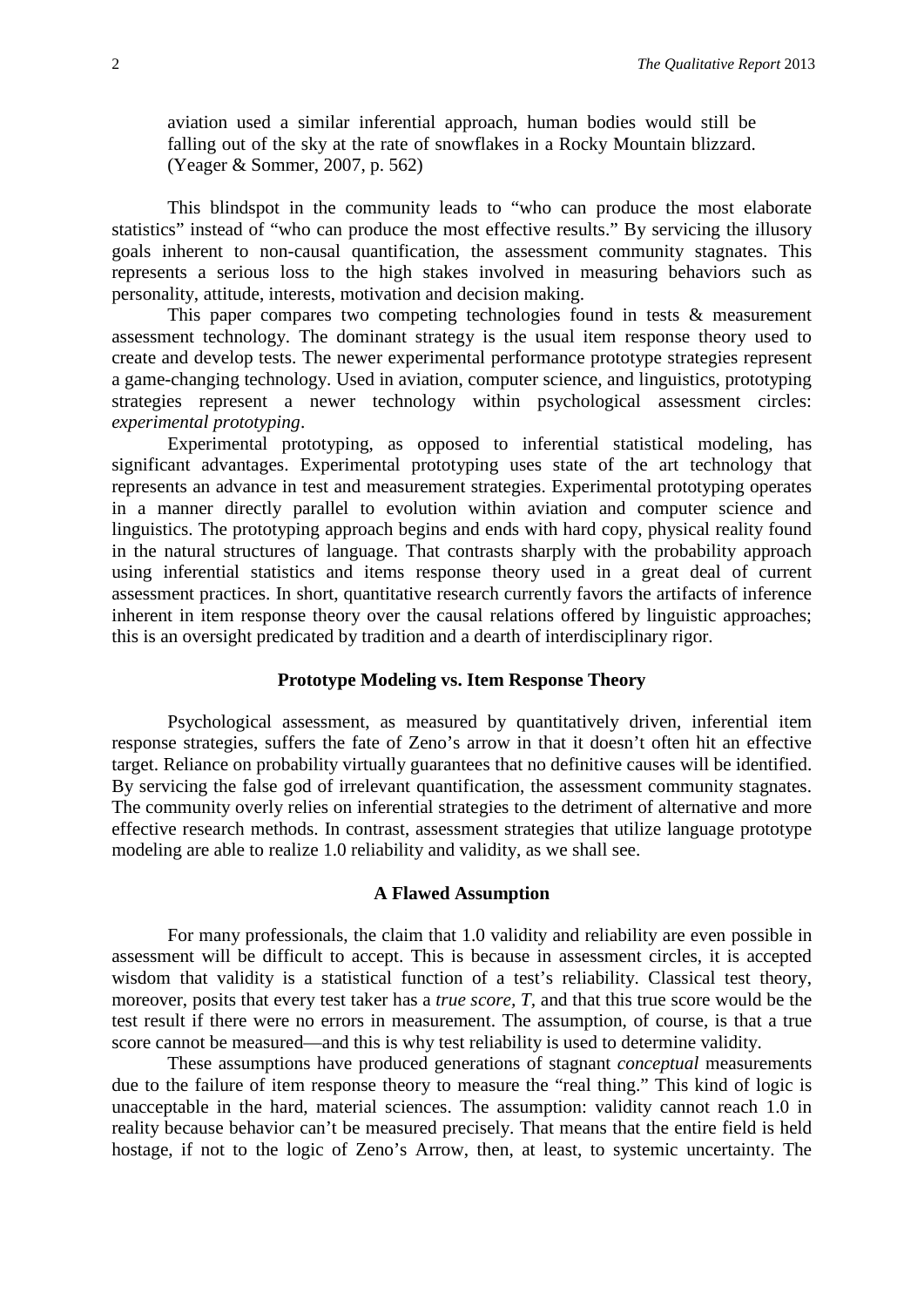assumption prevails that no measurement of behavior is reliable enough to warrant the use of "ratio" measurements.

The fundamental problem here is that estimates are presumed to suffice when measuring elusive concepts of behavior via item response theory. As we have already indicated, one alternative measurement strategy is systems analysis via *linguistic* assessment. Language *is* behavior. Language as a system is not ephemeral or merely conceptual. Language is as "material" in its architecture as is the Periodic Table of the Elements in chemistry. Language systems permit *ratio* measurement as opposed to the less sophisticated, arbitrary scales of nominal, ordinal and interval measurements (Stevens, 1946).

Statistical measures are not the same as measures of causation. R.A. Fisher in 1922 has stated that the psychometric rationale for statistics is: "The object of statistical methods is the reduction of data*."*(as quoted in Lehmann, 1998, p. 311) In measuring and managing changes of behavior at the engineering level, certainty of the mechanism of causation is required, not data reduction. The object of behavior in applied settings is controlled, predictable and effective change. No assessment tools designed with item response technology currently offer the medical equivalent of a specific mechanism for diagnosis, prescription, and change of behavior.

For example, explaining to a client-executive that a public speaking phobia is a common experience does not change the phobic behavior. It is well established in behavioral engineering that such a symptom is measured, prescribed and cured with definitive linguistic mechanisms. The same certainty of results has been achieved with linguistic prototyping in a wide range of contexts such as leadership, education, performance enhancement, advertising, competition and organizational development (Yeager, 1983).

Linguistic prototyping and assessment match the design of hard science assessment. The National Aeronautics and Space Administration (NASA) illustrates the design and process required to develop prototypes and finished products in aerospace technology (2011). This NASA developmental process mimics the process used to develop linguistic models. The model-development process serves to create prototypes for behavioral assessment and behavioral change technology.





Systems engineering of language entities requires the identification and inclusion of the whole system and all of its parts. Ineffective "estimation" of its structure and functions guarantees failure. "Estimation" of the necessary flight characteristics of a modern jet or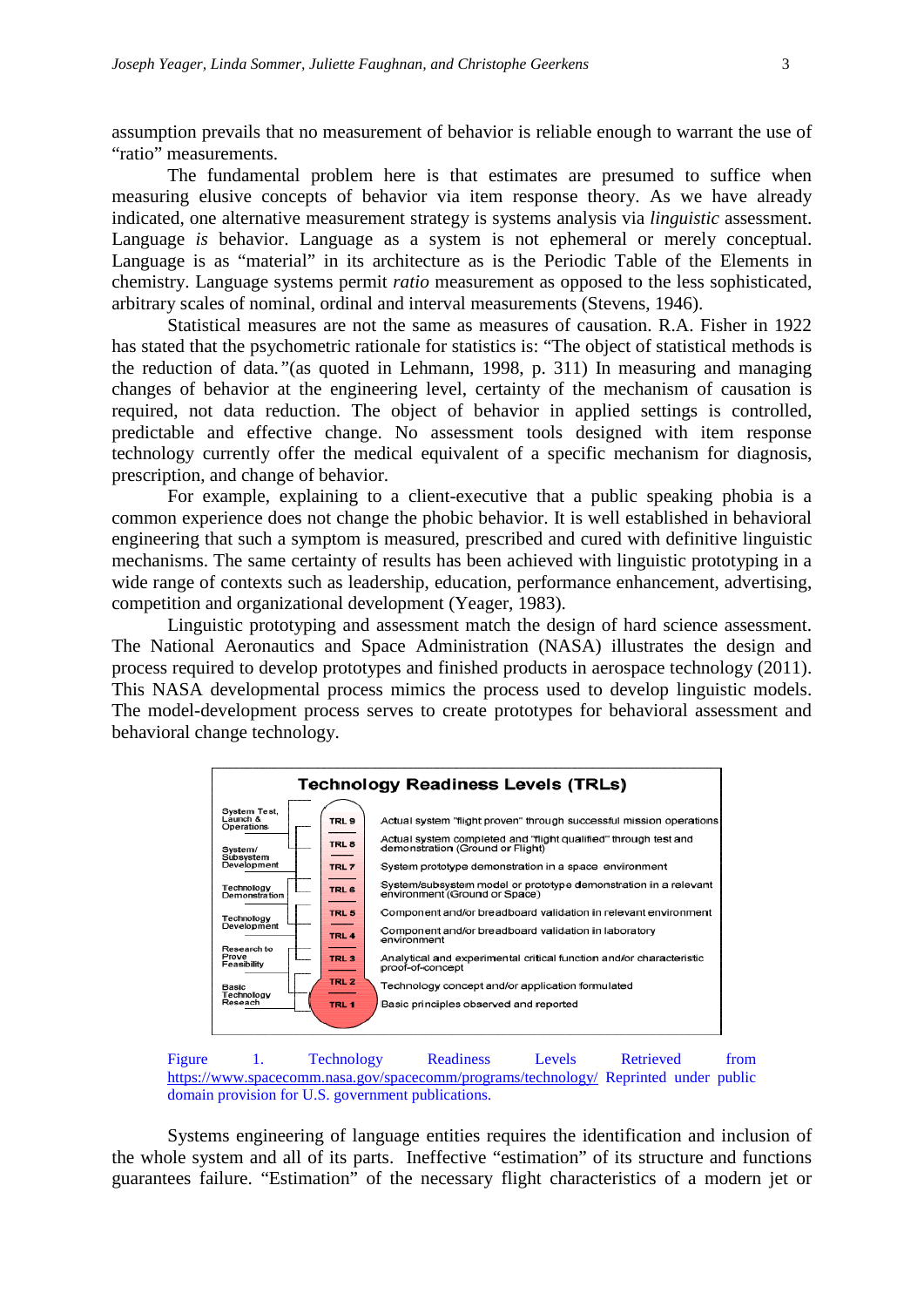spacecraft guarantees disaster. Who would fly in an aircraft that lacked precision design and proof of its airworthiness? Why would assessment experts rely upon estimates and blue-sky concepts? Answer: No intelligent expert would use inherently flawed metrics. The tests and measurements industry has yet to embrace prototype strategies toward the development of assessment technology.

#### **The Heart of the Matter**

Management, as a term, comes from the Latin, *manus* (i.e., the *hand*), with which one manipulates change. An assessment tool based on language prototype modeling measures the way people manage change to their personal advantage as well as to the advantage of the organization that employs their services. An item response strategy deliberately, and ineffectively, separates the assessment questions from the answers. The question and answer are replaced with a correlation coefficient. This is not a useful strategy when decision makers need to manage the affairs of their team members.

For example:

- Question: "At parties I..."
- Answers: a). talk to others, b). keep to myself, c). hide when the boss arrives.
- Result: If the answer is "c). hide when the boss arrives" and that answer is assigned a weighted score of say, 3 points, then the substance of the real answer "hiding from the boss" is replaced with a number, i.e., a "3."

At that point, the assessor has lost the opportunity to know the actual behavior that has been replaced with a meaningless numerical index. The scores of numerous test items then must be aggregated into a trait or a concept score that is labeled and must then be "interpreted" for its inferential meaning to be estimated. To wit:

- Conclusion: This is not an optimal way to assess or manage behavior.
- Corollary: Measuring vague concepts is counterproductive.

That example shows how abdicating control over the Q&A process is not an optimal strategy. At the point of separating the Question from the Answer, control over the data and the mechanism of action of the behavior is lost. The Q&A process as illustrated here takes hard data and reduces it to ordinal or interval data. In prototyping, the researcher requires ratio data or the machinery of the decision at hand will be irretrievably lost. At that point in time the would-be assessors have launched the assessment equivalent of the fickle and unmanageable flight common to a hot air balloon. The practical goal is to have a 1 to 1 correspondence between cause and effect (i.e., between stimulus and response). In aviation, in behavioral interventions, and in prototyping strategies the 1 to 1 goal is a requirement.

With linguistics as the basis of a prototype strategy, when assessors ask an assessment question (e.g., in questionnaire format or in interviews) and can process the answer from the stimulus to its outcome-effect, *they have a controlled strategy*. For example:

- Question: "What do you do at parties?"
- Answer: "I like to avoid the boss because I don't want to take the chance of making a bad impression."
- Result: Now you have gained from the Q&A process, at the very least, a goal, a worrisome possible outcome, and information about a lack of rapport skills.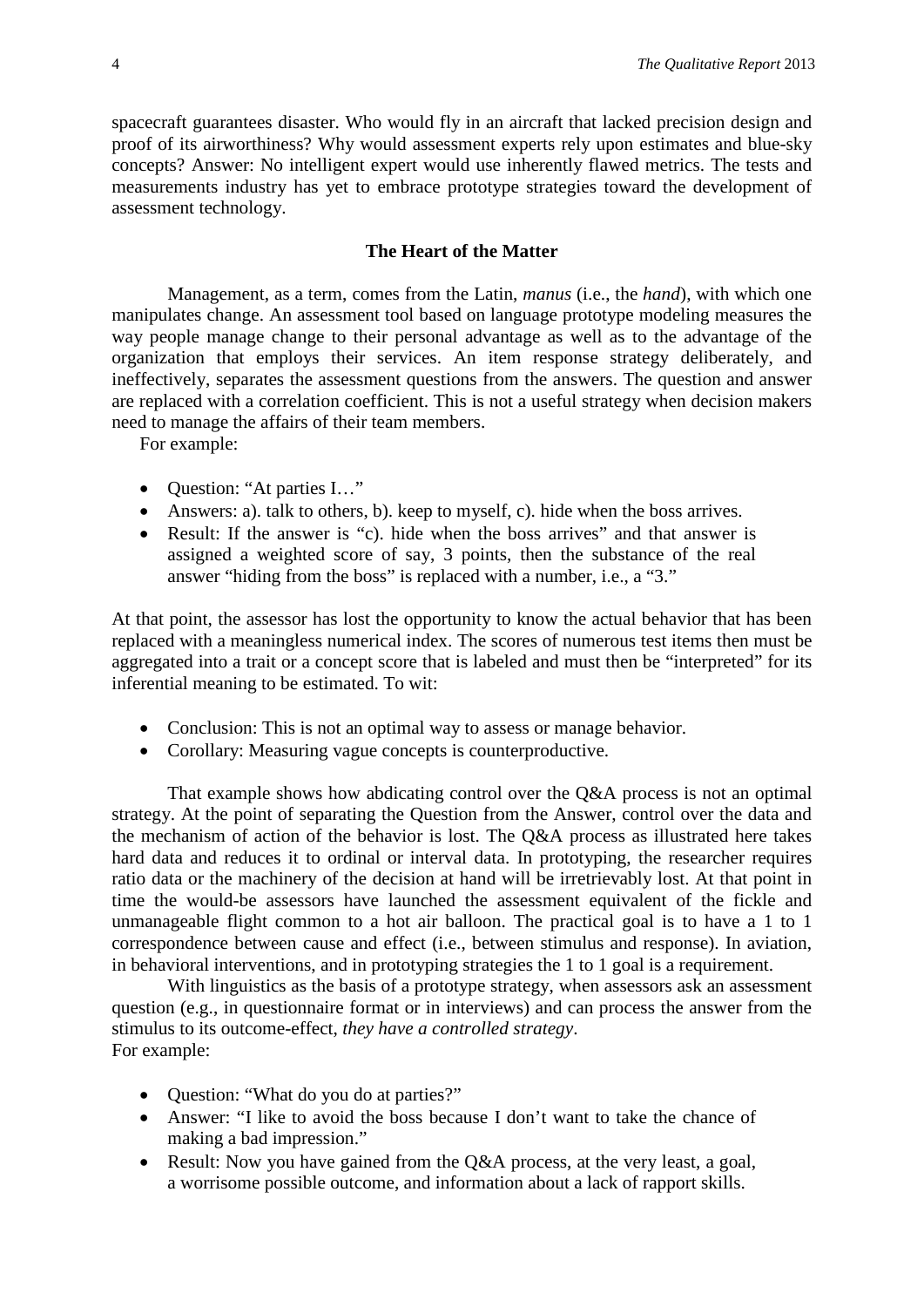• Conclusion: When assessors capture that kind of data and its inherent linguistic mechanism of action (using linguistic prototyping strategies), they have the equivalent of a modern jet aircraft that is under their control. That control will produce the desired outcome of effective assessment and management of performance.

The heart of the matter regarding correlated item response theory and controlled experimental prototypes comes down to whether opinion reigns or whether one has a 1 to 1 causal correspondence among the phenomena at hand. The difference in control is between rolling dice and getting a guaranteed dividend. Item analysis' quantification strategy can never reach a validity of 1. However, in the real world of product designs, like aircraft or computer programs, 1 to 1 validity is required or failure is a certainty. Language based experimental prototyping uses the same essential approach as NASA, as illustrated in Table 1. Here is a comparative breakdown:

| <b>Controlled Experimental Prototypes</b>    | <b>Correlated Item response Theory</b>      |
|----------------------------------------------|---------------------------------------------|
| Requires Mechanism of Action (MOA)           | <b>Assumes Correlations without MOA</b>     |
| Direct Observation of Behavior (Actual)      | Hypothesize a Construct (Theoretical)       |
| <b>Identify Behavioral Whole and Parts</b>   | Assumptions & Behavioral Theory             |
| Identify an Applied Product Need             | Identify a Theoretical Gap                  |
| Build a Test Model of the Behavior           | Construct a Questionnaire of a Concept      |
| Test the Prototype in Real Environments      | <b>Create Comparable Questionnaires</b>     |
| <b>Determine Performance Characteristics</b> | Compare the Concept Against Itself          |
| Build & Fully Test Operational Prototypes    | Refine the Concept Against Criteria         |
| Begin Production of the Test Product         | Begin Production of the Test Product        |
| Validity is a Function of Real Performance   | Validity a Function of Correlated Estimates |

**Table 1. Experimental Prototype Strategy versus Item response Strategy**

#### **Item Response Theory: A Representative Example**

Language clearly drives behavior. Experimental modeling of language behavior yields excellent results when measuring high-stakes job behavior. The idea that language can produce behaviorally relevant data is at least as old as Sir Frances Galton's lexical hypothesis. Galton proposed that life experience becomes encoded as language. Building experimental language prototypes does make a significant difference. For instance, famed psychologist Raymond Cattell developed the highly regarded 16 Personality Factor test using an early linguistic approach. His work developed a few core concepts by using factor analysis.

In essence, he boiled down the thousands of personality-related adjectives in the dictionary to the well-known 16 factors. But the now-obsolete factor analysis "hot-airballoon" strategy suffers from the item-analysis-related absence of control. The strategy lost the crucially important mechanism of action inside the decision's language process, structure and content.

Another representative flaw in that item response strategy occurs in the first few items of the test's results. The first few patterns that "explain" most of the variance are warmth, reasoning, emotional stability and dominance. Those static patterns are *always* weighted to matter a great deal to assessors. That is akin to saying that the lungs are the most important part of the body because they process oxygen. In a system like a car or a decision, it is not useful to say the engine, or any component, is the most heavily weighted part of any complex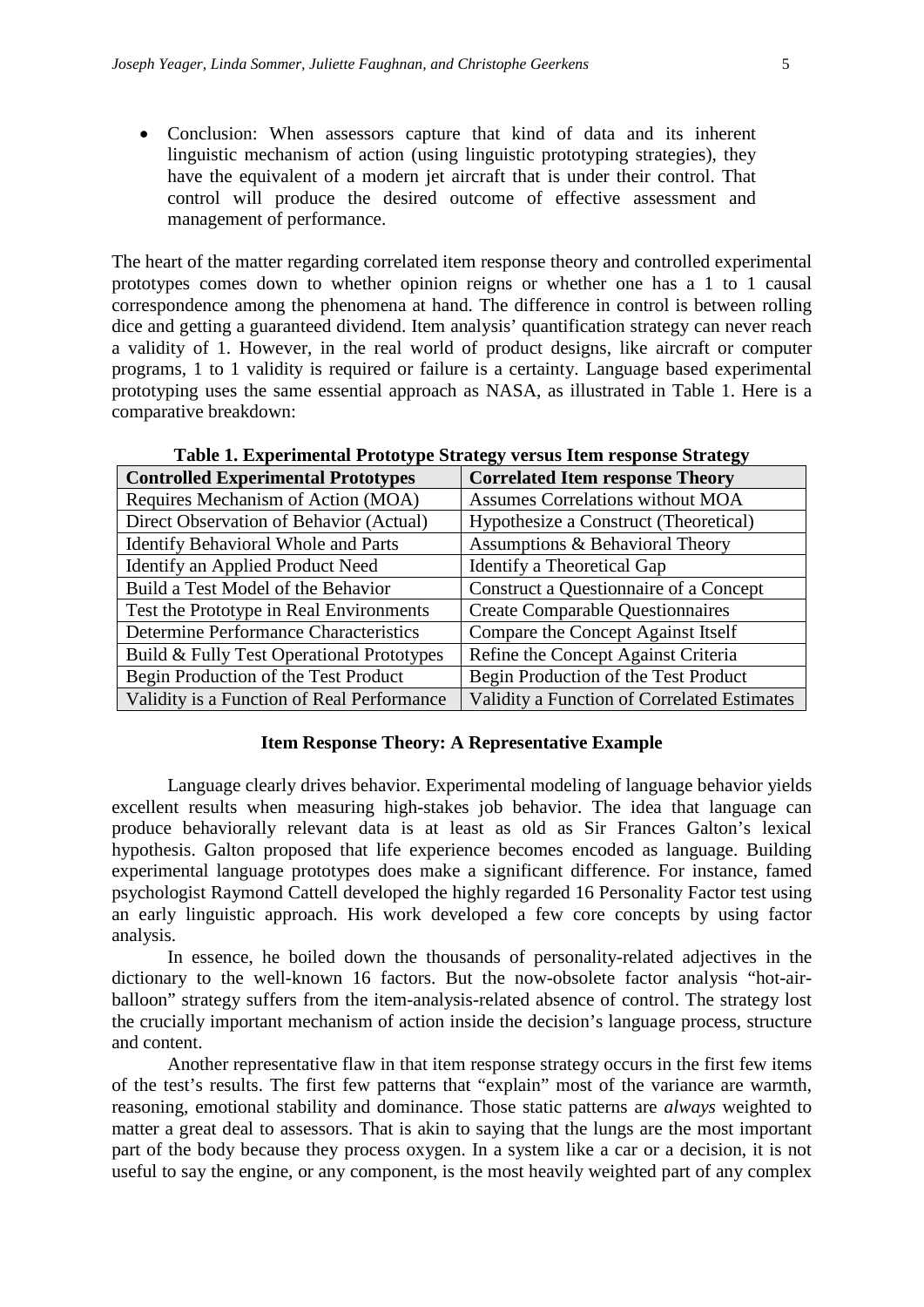system. In part, importance depends on behavioral context. And, in part, a system requires that all the parts operate as a system or the system fails.

#### **Ideals, Concepts, and Fudge Factors**

That "most important" implies an *ideal* component in the system akin to the status assigned to a high IQ. In business, a common context for assessment, "ideal" versus what works are usually quite different things. In practice, every part is important because it is a system. An ideal is a static notion but organizations are dynamic in their adaptation to competition. The built-in bias of *ideal* as applied to profile information is not specifically useful in assessment situations. Often there is a false assumption of a single correct value or response. In the domain of decision making, most any pattern can change its role and relevance within a decision strategy. Change depends a great deal on the person's perception of the shifting contextual demands.

A carpenter or test-builder who builds us a *conceptual* or *inferential* assessment door from ordinary item analysis will leave us out in the cold when winter arrives. Many obsolete tests and measurement technologies leave us in the cold. The fact that obsolete technologies are replicated on computers does not change their obsolescence. As computer scientists say, GIGO (i.e., garbage in, garbage out).

In contrast, the last few decades of experimental prototype modeling of language behavior has accomplished major advances in assessing and predicting performance. (Yeager, 2003) Instead of static assessment portraits, assessors want the priorities in actual decision making to change to meet the situational demands of a job's role. By analogy, when driving, you step harder on the gas to go uphill than when on level terrain. Pavlov pointed us in the general direction with his prototyping of behavior through experimental modeling. Modern linguistics has gone much further and does make a significant difference in the gains that assessors can expect.

One thing Pavlov did not know was that language produces a unique phenomenon called "one-trial learning." That is, stored memories can be recalled and put into use immediately without repeated memorization of new behaviors. Suppose you, the reader, were convinced by some means that the page you are holding is radioactive. You would not need to be instructed to drop the dangerous page. That is an example of "one trial learning." In linguistic prototyping strategies, such a phenomenon has enormous capability to rapidly assess, modify and develop performance related behaviors.

The bulk of item response theory researchers can never reach their targets because their method makes it impossible. Any validity of less than 1.0 is unacceptable in the hard sciences that undergird aerospace and computer science. The fields of aerospace and computer science stand in contrast to this assessment rationale. Aerospace and computer science require causal relationships among the researcher's tool kit as well as the results. In aviation, a method that could never reach "1.0" validity means that no aircraft would ever be able to fly for sure, only probably. Who would ride in such a craft?

This presumption leads to another ancient Greek of note, Procrustes. Procrustes' guest bed only accepted one size of guest. If people were too long, they were cut to fit. If too short, they were stretched to fit the bed. Psychology's inferential methods have become the Procrustean bed of assessment tools. The methods predetermine the kind of results that will be achieved. When test items are dropped out of a population of test items, the statistical answer to this flaw is to employ a statistical correction (i.e., a "fudge factor").

A well-known example of a fudge factor was Einstein's addition to his theory of relativity in an attempt to justify his assumption that the universe was stable and not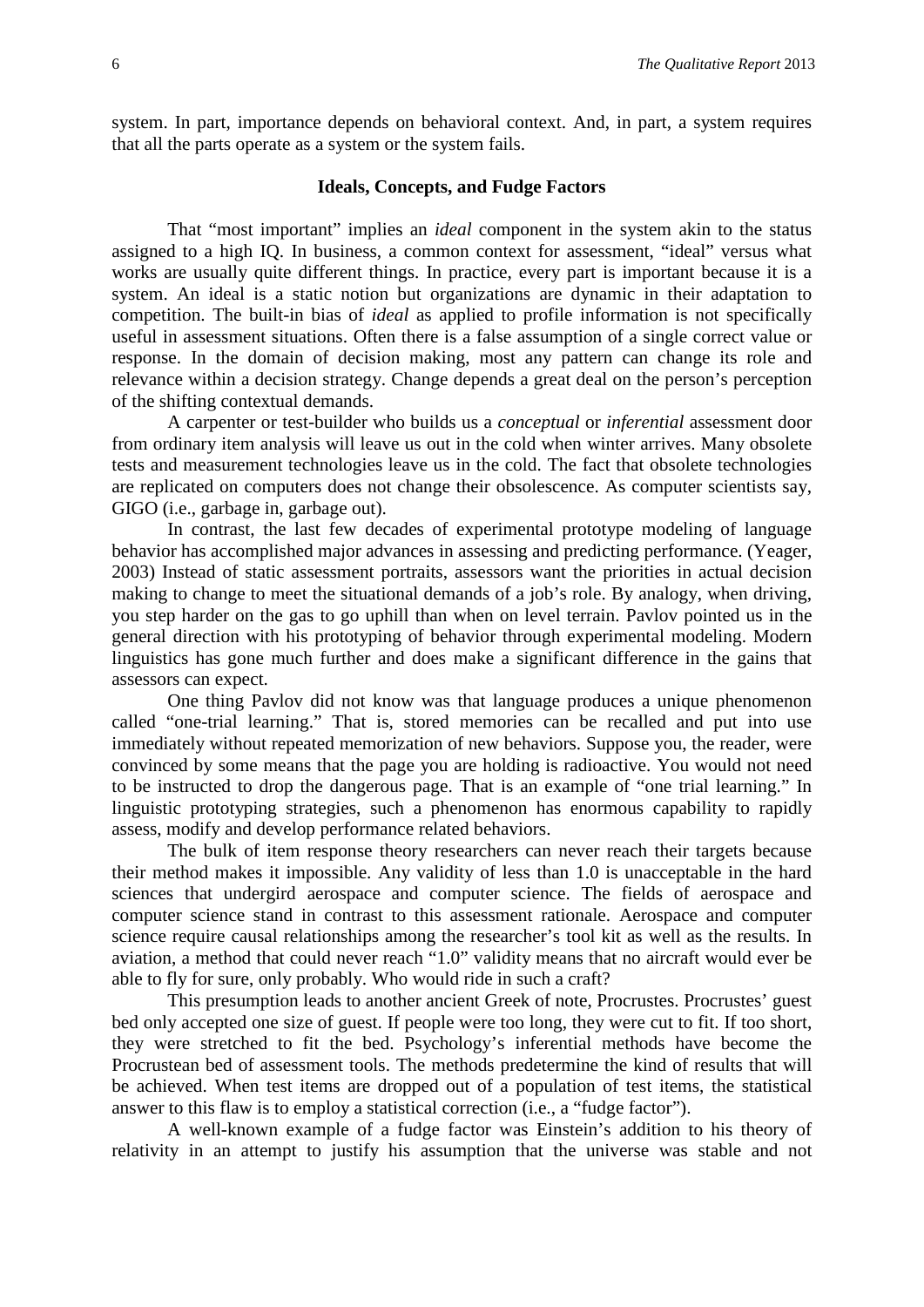expanding. That aspect of his theory was wrong. But it was "only theoretical." Can anyone imagine that happening in aeronautical engineering?

#### **Systems Perspective: Language Prototype Modeling**

A major upside of language analytics, as applied to behavior, is its portrayal of motives and decision making as a whole, integrated system, not as a collage of fragmentary data. This system is the system of 'meaning making' known as language. As stated in grade school grammar books: A sentence is a group of words expressing a complete thought. A complete thought, then, is a whole linguistic and behavioral entity that can be parsed for its structure and its components. To understand Humpty Dumpty's motives and decisions, it is not especially useful to smash him into fragments with questioning techniques that obtain bits and pieces of him instead of directly and systematically observing and asking about what makes him tick – in whole and in part. Observation of Humpty's linguistic mechanisms, i.e., linguistic content, structure and linguistic process, will reveal the desired answers. Let us look at how this works.

Similar to Tip O'Neill's coined phrase "All politics is local," all decisions are contextually local to the individual making the decisions. However, all decisions use the same essential linguistic technology. These two generalizations about linguistic technology serve as effective base-line assumptions in prototyping linguistic behaviors. That is:

- Decisions are complete systems with identifiable linguistic and behavioral parts.
- All decisions are immediately and contextually local to the decision maker.
- All decisions operate with linguistic and behavioral mechanisms.

Whether writing ad copy for a luxury automobile, teaching a program, writing a term paper or giving a campaign speech, an individual uses the same basic language repertoire when making a decision. Language is a large system of coded, identifiable elements that operate as a whole system. Language analytics provides linguistic researchers and assessment professionals with scientific tools to measure and predict outcomes. As one example:

Linguistics' unique ability to analyze and score the language of the target audience provides insights beyond those of typical research. The results are immediately actionable for marketing, advertising, or sales interventions. The main principle: match the message to the content and linguistic structure of the audience mind-set.

In research directed at new product design, physicians were asked, "What do you want in an ophthalmic suture?" The prototypical answer was: I don't think there are any new breakthroughs in needle technology. I want improvements so I can do a running stitch without the thread tangling and I want the needle to stay sharp so it pierces tissue nicely and I don't want it to magnetize and stick to the tweezers. (Yeager, 2003, p. 147)

The expressed thoughts of those physicians are an example of a minor-sized linguistic system. Again, this reflects the reality that any sentence is defined in grade-school grammars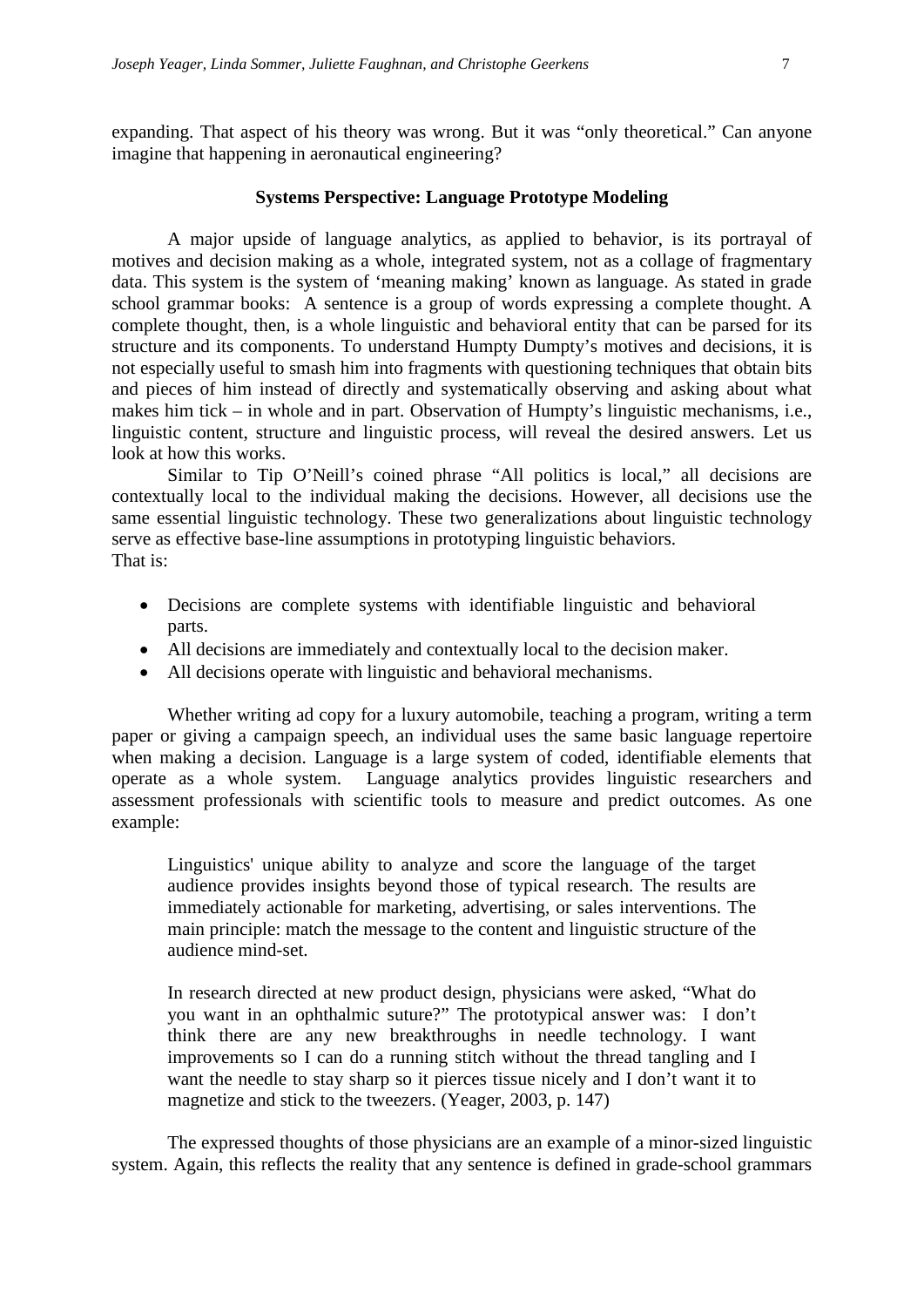as a group of words expressing a complete thought. In other words, a sentence is a system. A sentence is also a sub-system in a wider discourse such as a paragraph, a conversation or a chapter in a book. When a written or verbal communication is framed and modeled as a prototype system, there are many implicit structural variables (Stogdill, 1970; Freidenthal et al., 2012). Such prototype variables are found in a linguistic response like that of the above physician example, even when excluding elements such as standard English grammar.

| <b>Language Features</b>                 | <b>Transformational Grammar</b>           |
|------------------------------------------|-------------------------------------------|
| Parts of Speech                          | <b>Decision System Processing</b>         |
| Subject Verb Object                      | <b>Linguistic System Hierarchies</b>      |
| Figures of Speech                        | Decision Frames & Context                 |
| <b>Dialects</b>                          | Semantics & Syntax                        |
| <b>Sentence Parsing</b>                  | <b>Meta Patterns</b>                      |
| Diction                                  | <b>Matching Strategy</b>                  |
| Syntax                                   | Analog Structure & Strategy               |
| Idioms                                   | Emotional & Verbal Synesthesia            |
| Validity is a Direct Performance Measure | Validity is an Inherent Language Function |

Table 2. Language Features Compared to Transformational Grammar

#### **Explicit Strategies**

Linguistic systems analysis strategies are arguably outgrowths of qualitative strategies. Certainly the long history of content analysis superficially resembles the kinds of data generated by linguistic strategies. For the sake of illustration and familiar points of reference to readers, that point of view will be used in this paper. But please keep in mind that there are mechanisms involved in linguistic systems technology that are not enjoyed by quantitative nor common qualitative strategies.

Traditional statistical tools permeate the professional contexts of most behavioral experts. Those professional preferences for statistical tools then frame how those experts select their strategies for studying motivation. The choices then made by those same experts often rely on an implicit scorecard of statistical "frames" that bias experts to favor a particular approach. As Kruger (2001) noted above, the statistical approach has been dominant.

Reflexive professional preferences for statistical approaches act like the lost nail in Ben Franklin's metaphor. "For want of a nail the horseshoe was lost; for want of the horseshoe the horse was lost; for want of a horse the rider was lost; for want of a rider the battle was lost." This paper wishes to make some of the differences among strategies explicit in order so that experts can make more effective choices. More winning battles for progress in behavioral science might result.

The goal here is to examine the respective roles and defining features of measurement frames used in advanced motivational profiling, ranging from individuals to large populations. The essential frames of reference are shown in Table 1.

Examples of linguistic variables in a prototype model include: linguistic frames, belief frames, change tense, semantic space, directional tense, and unconscious cognitive processing. In the physician sample, coding decisions in terms of verbal and written messages gave the needed answers. The corresponding message design elements of those variables produced sales increases of that ophthalmic product by more than 300% in less than 90 days. The decisions of many audiences, customers or employees, for example, are directly impacted by linguistic interventions (Yeager, 2003). The decisions of executives, job candidates and employees are equally as accessible to similar linguistic assessments.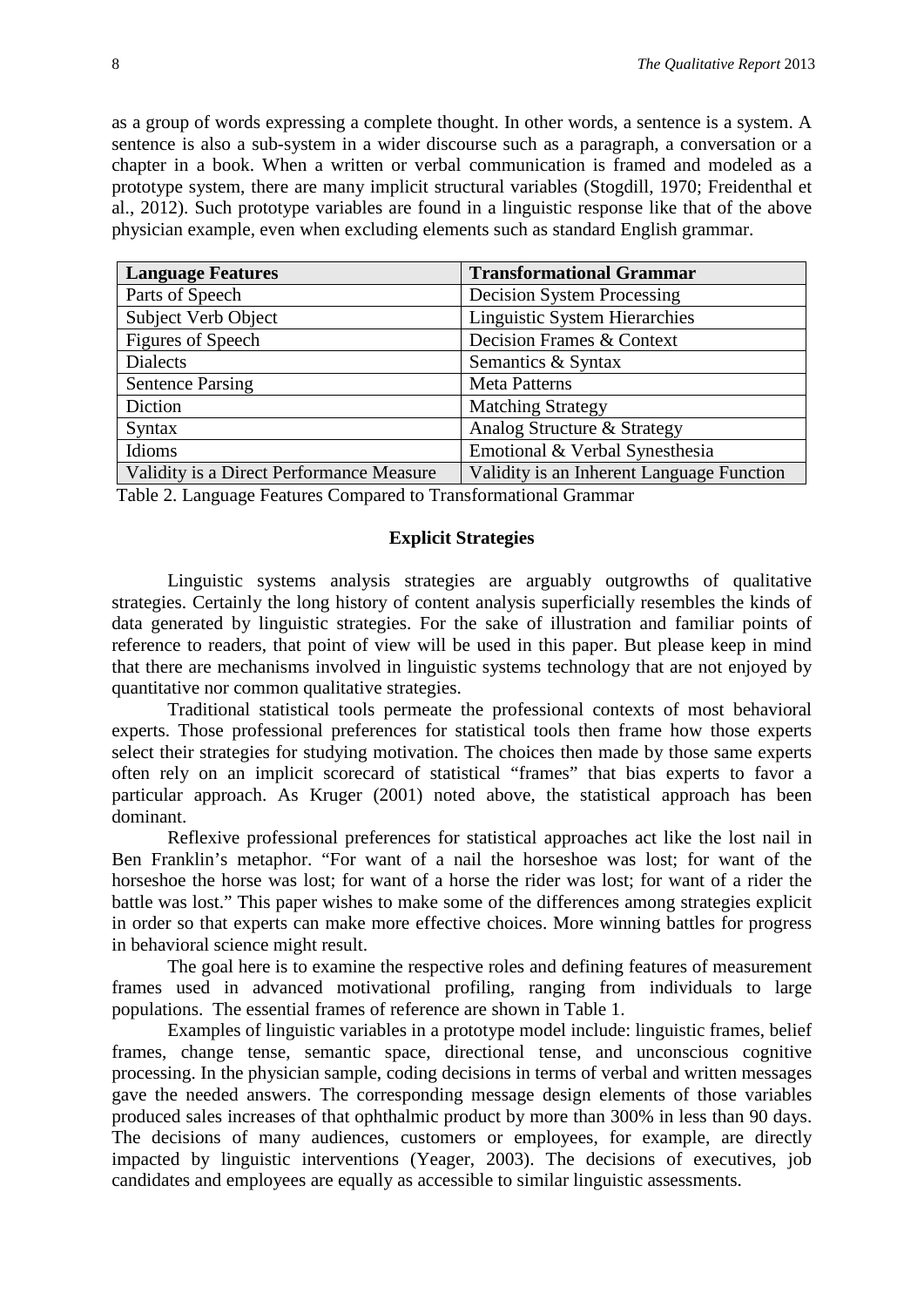Casual reading of The Wall Street Journal, Business Week or Fortune magazines, for example, provides instant confirmation of the outstanding role of decision-making. While always an important informal element in interviews, linguistic assessment strategies have been incorporated into the prototypes and design of psycholinguistic test development [\(www.SommerYeager.com\)](http://www.sommeryeager.com/).

#### **Scientific Mechanisms of Action**

These two strategies (item response and linguistic) demonstrate major differences in the assessor's control over the assessment process and its outcomes. The researcher's control within item response practices can be compared to the unpredictable journeys of a hot air balloon. Flying in hot air balloons is a process of estimation, not precision control. In contrast, experimental prototyping strategies can be compared to the precision flight controls of modern jet aircraft.

In a balloon, as with common item response strategies, assessors know where they've been, but they don't know quite where they are going with their correlations. Balloonists and psychological assessors have no control over the trip, and no control over how everything will land (and there is no going back the way one arrived). In the long run, tests and measurement practices seek scientific mechanisms of action. The reward is the kind of control found in competing hard sciences such as found in aerospace professions.

In general, many popular test development processes offer the developer and assessor little real control over the journey to the desired destination. Typical statements found in the conclusion sections of professional literature usually offer us *careful interpretations* and *suggestions for further research*. Simply put, customary test development procedures offer only equivocal promises. They do not *show me the money!*

It is fair to say that item response strategies produce an outcome that is explained in large part by the "Forer Effect" (Forer, 1949). In 1948, psychologist Bertram R. Forer gave a personality test to his students. He told his students they were each receiving a unique personality analysis that was based on the test's results and to rate their analysis on a scale of 0 (very poor) to 5 (excellent) on how well it applied to themselves. In reality, each received the same analysis. In essence, Forer presented these characterizations:

You have a great need for other people to like and admire you. You have a tendency to be critical of yourself. You have a great deal of unused capacity which you have not turned to your advantage. While you have some personality weaknesses, you are generally able to compensate for them. Disciplined and self-controlled outside, you tend to be worrisome and insecure inside. At times you have serious doubts as to whether you have made the right decision or done the right thing. You prefer a certain amount of change and variety and become dissatisfied when hemmed in by restrictions and limitations. You pride yourself as an independent thinker and do not accept others' statements without satisfactory proof. You have found it unwise to be too frank in revealing yourself to others. At times you are extroverted, affable, and sociable, while at other times you are introverted, wary, reserved. Some of your aspirations tend to be pretty unrealistic. Security is one of your major goals in life. (Forer, 1949, p. 120)

On average, the rating was 4.26. But only after the ratings were turned in was it revealed that each student had received identical copies assembled by Forer from various horoscopes. As can be seen from the profile, there are a number of statements that could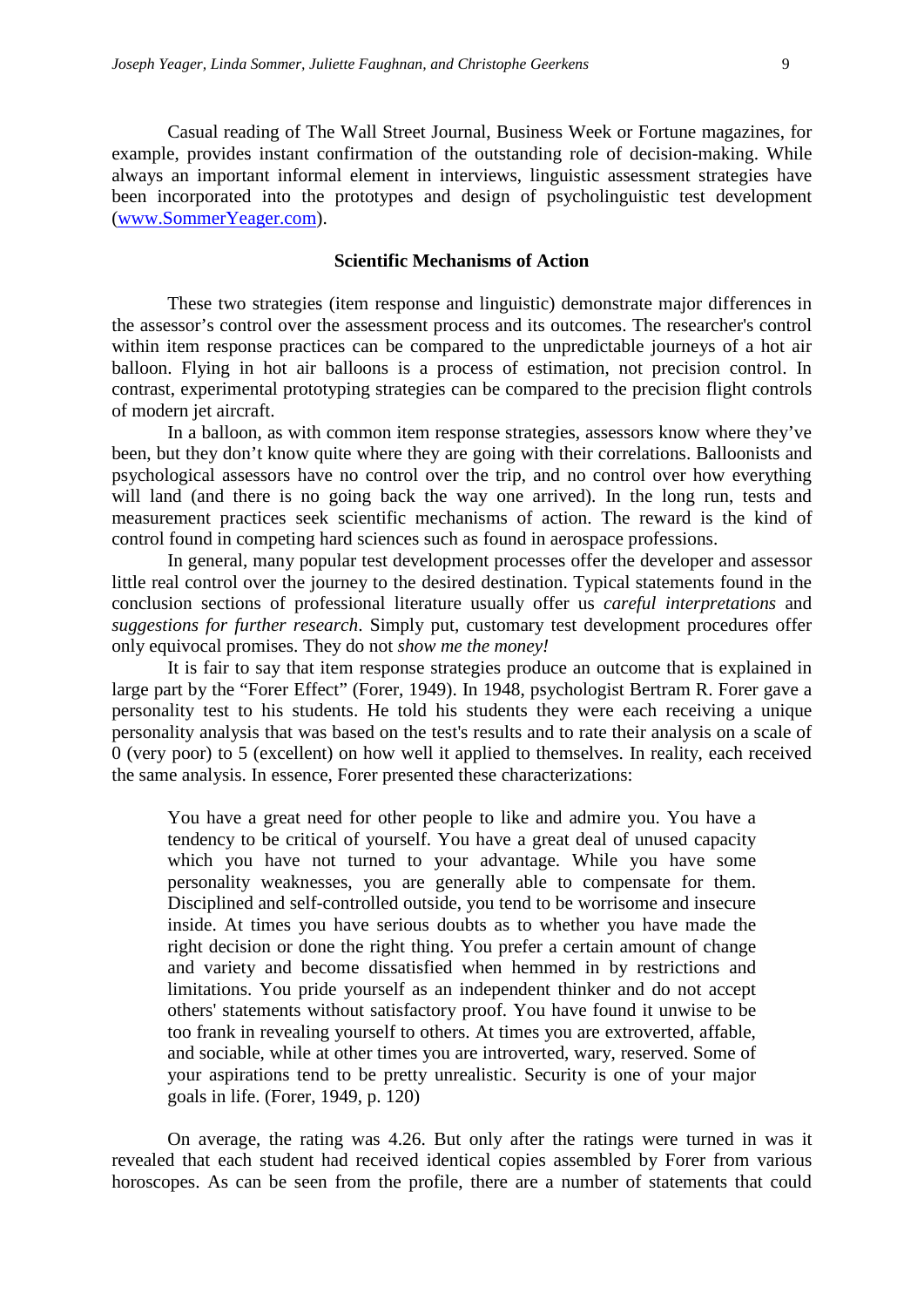apply equally to anyone. These statements later became known as Barnum statements, after showman P.T. Barnum.

Proponents of item response theory point to regularities in research findings such as the "Big Five" personality traits theory. However, finding regularities does not imply causation. In science, cause and effect are required. Regularities, we must point out, are found in astrology, the Forer effect, and many superstitions. Regularities of results can have only speculative or theoretical connections to cause-effect results. "Magic" or other beliefs about non-physical causality does not supply the actionable causality required in science.

Walter Mischel (2008), past president of the American Psychological Society, has introduced the profession to awareness of its "toothbrush problem." As Mischel notes, no newly minted, self-respecting psychologist would use another psychologist's theory any more than he would use the other person's toothbrush. The "toothbrush problem," as reluctantly recognized by psychologists, shows an emerging awareness of the fundamental problems of ineffective approaches. In contrast, prototype strategies produce robust cause-effect results that are not artifacts of the methodology being used.

In the real worlds of business, aviation and justice, the differences in consequences between typical item response strategies versus the experimental prototype strategy are, literally, life and death matters. The consequences and effectiveness of applied experimental prototyping practices offer much more effective results than test & measurement assessment strategies. Part of the answer lies in the simple need for more rigorous cause-effect control over the whole process which is, by definition, impossible with an item response strategy in test development.

#### **Luddite Case Example**

As with any technology, such as the actual contributions of experimental modeling of decision making, one can expect resistance from the "not invented here" people. Many have careers invested in the obsolete technology, as did the Luddites of old England. Luddite-like attitudes can be found in any field. The term Luddite refers to people who are against any form of modernization, including technology. These attitudes will always be with us and accompany all forward looking innovation.

Yeager and Sommer (2005) document a recent example of Luddite-like attitudes. An author writes the lead article in the flagship journal Psychological Science. In the paper the author describes how he used an item response strategy in an attempt to modify the policy and behavior of executives at the National Institutes of Health. The author bravely confessed to bewilderment at the NIH rejection of his selection strategy.

The NIH executives were tasked with creating a "fair" selection process in making research grants. The researcher's earnest work was rejected by the executives because the answers were of no use. This case illustrates the role of "frame blindness."

A researcher framed the task of refining a ratings process as a research project when he could have done better had he framed it as a qualitative consulting project. He needed to persuade the clientele. Instead, he framed his work as a justification supplied by research literature itself. The [client] executives, for at least one very good reason, rejected the result. To repeat their crucial point, "The scientific data aren't relevant." It is debatable whether this quantitative approach was actually scientific. It was quantitative and statistical, but scientific? Not necessarily." (pp. 492-495)

This researcher's work represents a great many current selection strategies.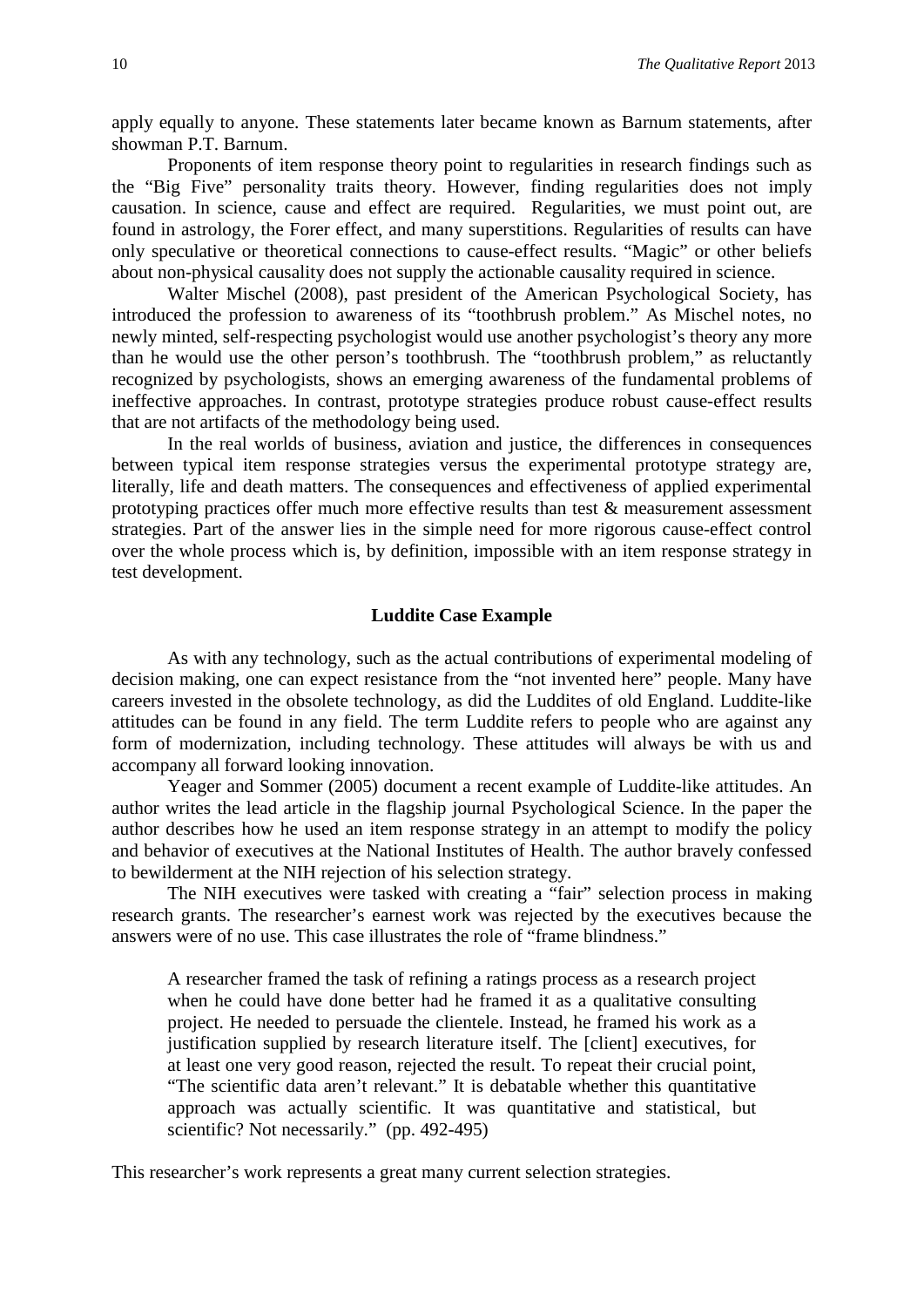Change can be harsh. In business and most organizational behavior, results do matter. Experimental linguistic prototyping has produced a highly effective alternative to "item response theory" and its related applications. To illustrate the occasional resistance to innovation, we can refer to how the leading scientists of the world reacted to Einstein's publication of his "Theory of Relativity." The critics banded together and wrote a counterargument to Einstein's theory, and it was presented in a paper called "100 Against Einstein."

When a reporter asked Einstein what he thought about their rebuttal, Einstein replied calmly: "If they were right, it would only take one." So, we can comfortably reject the bulk of tests and measurement critics who might object to experimental prototype strategies as a modern alternative to probabilistic approaches. The limits of the inferential approach to assessment are made clear by experimental linguistic prototyping practices.

#### **Summary: Situational Awareness and Blindspots**

Situational awareness involves being aware of what is happening in the vicinity. The purpose in psychological assessment is to understand how information, events, and one's own actions will impact goals and objectives, both immediately and in the near future. When an entire field of study is blind to the circular effects of probabilistic methodology, situational awareness is lacking. Without an accurate perception of the overall field of play, i.e., causeeffect science, then opinions will reign where technology is lacking. Mere quantification is not an adequate solution.

Traditional assessment psychology has exploited methodologies that limit forward movement. Examples of areas that use traditional methods are found among tests of personality, attitude, aptitude, decision making, motivation and beliefs. Popular tests routinely employ methods that cannot produce definitive answers. The tests and measurements field has settled for approaching problems within limits that produce equivocal answers. Equivocal answers produce a public impression of ineffectiveness about the profession.

The fact that traditional methods cast a long shadow on the assessment field tells us how late in the day it is. Linguistic prototyping strategies have advanced test construction technology. This technology produces new levels of effectiveness in comparison to the traditional practices of item response theory. Behavioral assessment, especially compared to more competitive and effective sciences, could use a reassessment of blind psychometric assumptions. The rewards found in such a reassessment can move the field forward to the benefit of all concerned.

#### **References**

- Fisher, R. A. (1922). On the mathematical foundations of theoretical statistics. *Philosophical Transactions of the Royal Society. Series A. 222,* 309-368.
- Forer, B. R. (1949). The fallacy of personal validation: a classroom demonstration of gullibility. *The Journal of Abnormal and Social Psychology, 44*(1), 118-123.
- Friedenthal, S., Moore, A., & Steiner, R. (2012). A Practical guide to SysML (2nd ed.). *The Systems Modeling Language.* Waltham, MA: The Morgan Kaufman MK/OMG Press.
- Krueger, J. (2001). Null hypothesis significance testing: On the survival of a flawed method. *American Psychologist*, *56*(1), 16-26. Retrieved from http://www.psycinfo.com/plweb-cgi/padirect\_icnstf.pl

Lehmann, E. L., & Casella, G. (1998). *Theory of point estimation*. New York, NY: Springer. NASA. (2011). Technology. Retrieved from

<https://www.spacecomm.nasa.gov/spacecomm/programs/technology/default.cfm>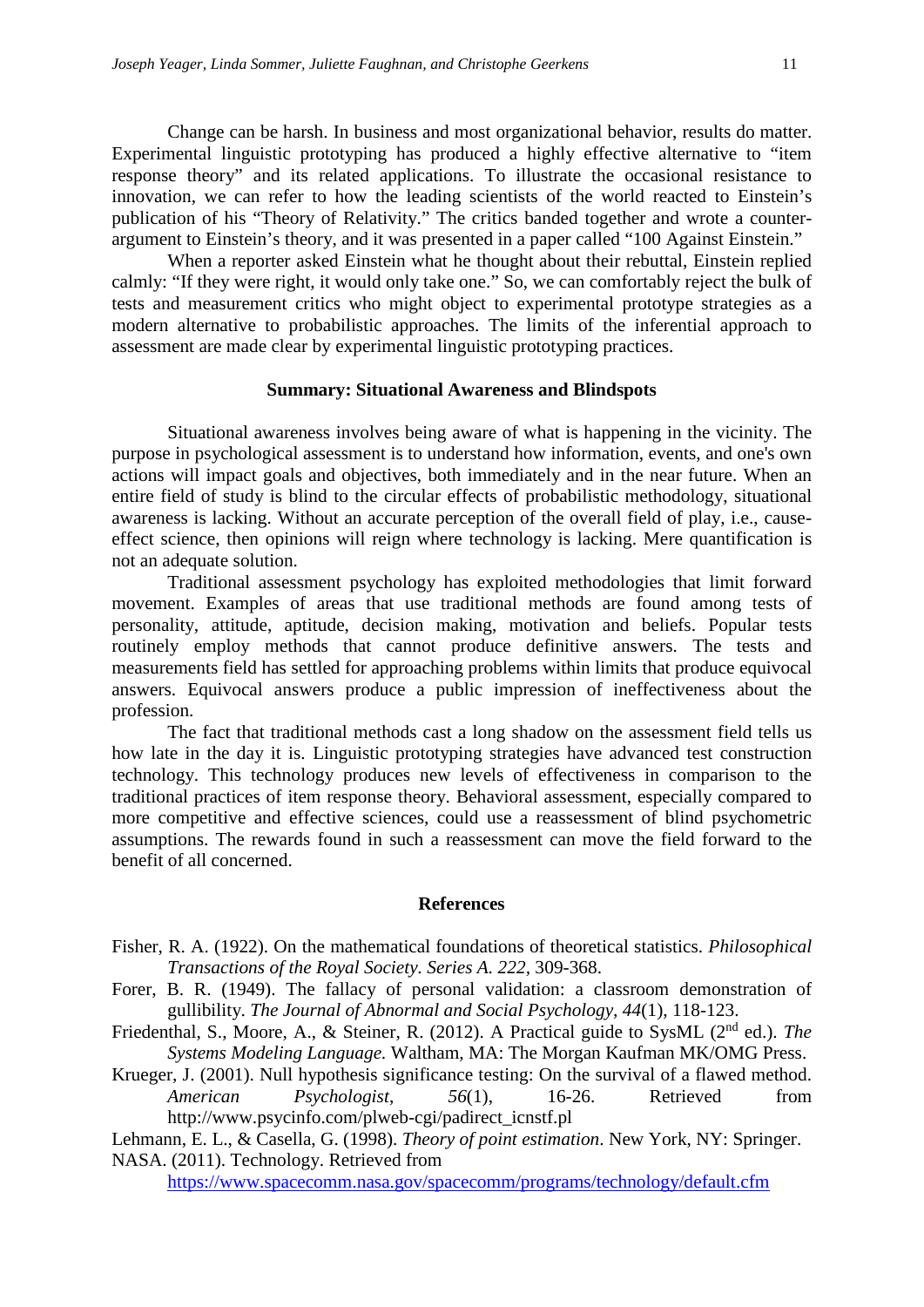- Stogdill, R. M. (1970). *The process of model-building in the behavioral sciences*. New York, NY: Norton.
- [Stevens, S. S.](http://en.wikipedia.org/wiki/Stanley_Smith_Stevens) (1946). [On the theory of scales of measurement.](http://web.duke.edu/philosophy/bio/Papers/Stevens_Measurement.pdf) *[Science.](http://en.wikipedia.org/wiki/Science_(journal)) 103*(2684), 677–680. [doi](http://en.wikipedia.org/wiki/Digital_object_identifier)[:10.1126/science.103.2684.677.](http://dx.doi.org/10.1126%2Fscience.103.2684.677) [PMID](http://en.wikipedia.org/wiki/PubMed_Identifier) [17750512.](http://www.ncbi.nlm.nih.gov/pubmed/17750512) Retrieved from [http://web.duke.edu/philosophy/bio/Papers/Stevens\\_Measurement.pdf. Retrieved 16](http://web.duke.edu/philosophy/bio/Papers/Stevens_Measurement.pdf.%20Retrieved%2016%20September%202010)  [September 2010.](http://web.duke.edu/philosophy/bio/Papers/Stevens_Measurement.pdf.%20Retrieved%2016%20September%202010)
- Yeager, J. (1983). A model for executive performance coaching. In J. S. Manuso (Ed.), *Occupational clinical psychology* (pp.129-146). New York, NY: Praeger Scientific.
- Yeager, J. (2003). Innovative motivational profiling: Comparing marketing projective techniques versus linguistic forensic techniques. *The Qualitative Report, 8*(1). Retrieved from http://www.nova.edu///-1/.html
- Yeager, J., & Sommer, L. (2005). How linguistic frames affect motivational profiles and the roles of quantitative versus qualitative research strategies. *The Qualitative Report, 10*(3), 463-511. Retrieved from [http://www.nova.edu///-3/.pdf](http://www.nova.edu/-3/.pdf)
- Yeager, J., & Sommer, L. (2007). Linguistic research strategies versus quantitative research strategies – Different roles, different results. *The Qualitative Report*, *12*(4), 561-579. Retrieved from<http://www.nova.edu/ssss/QR/QR12-4/yeager.pdf>

#### **Author Note**

Joseph Yeager, Ph.D., is a licensed psychologist and is considered by many to be the world's leading expert on performance, persuasion and decision making using rapid-impact methodologies on the scale of individuals, groups and mass audiences. His experience in aviation lead to use of scientific prototyping strategies for developing business applications of decision making technology in M&A, marketing, advertising and human resources. It is the same robust strategy used to advance each generation of aircraft and aerospace developments.

Linda Sommer has expanded the role of communications technology applications into a highly visible force within the international business and professional communities garnering a strong following among the Fortune 100, is a Diplomate of ACFEi and DABLEE and DABPS. She has coached executives and officers in Fortune 500 companies for over fifteen years and is sought after as a keynote motivational speaker and corporate turnaround expert.

Juliette Faughnan, President of Sommer Consulting, brings her decade-plus expertise in psychology and linguistics to bear with a total systems analysis approach. Juliette manages global projects, research innovations, and technology implementation for a wide range of client organizations. Her expertise in behavior and language commands a lead operational role in developing strategic approaches for her international clientele. Juliette is a Magna cum Laude graduate of Duke University where she graduated Phi Beta Kappa. She is currently completing her Masters from the University of Pennsylvania in Organizational Dynamics.

Christophe Geerkens, Sommer Consulting's European Partner, leads his field in innovative decision analysis technology. His expertise includes communications, decision modeling and behavioral modeling of consumer and employee populations. His assessment and decision strategy profiling produce state of the art communications, marketing research and human resource management programs.

Copyright 2013: Joseph Yeager, Linda Sommer, Juliette Faughnan, Christophe Geerkens, and Nova Southeastern University.